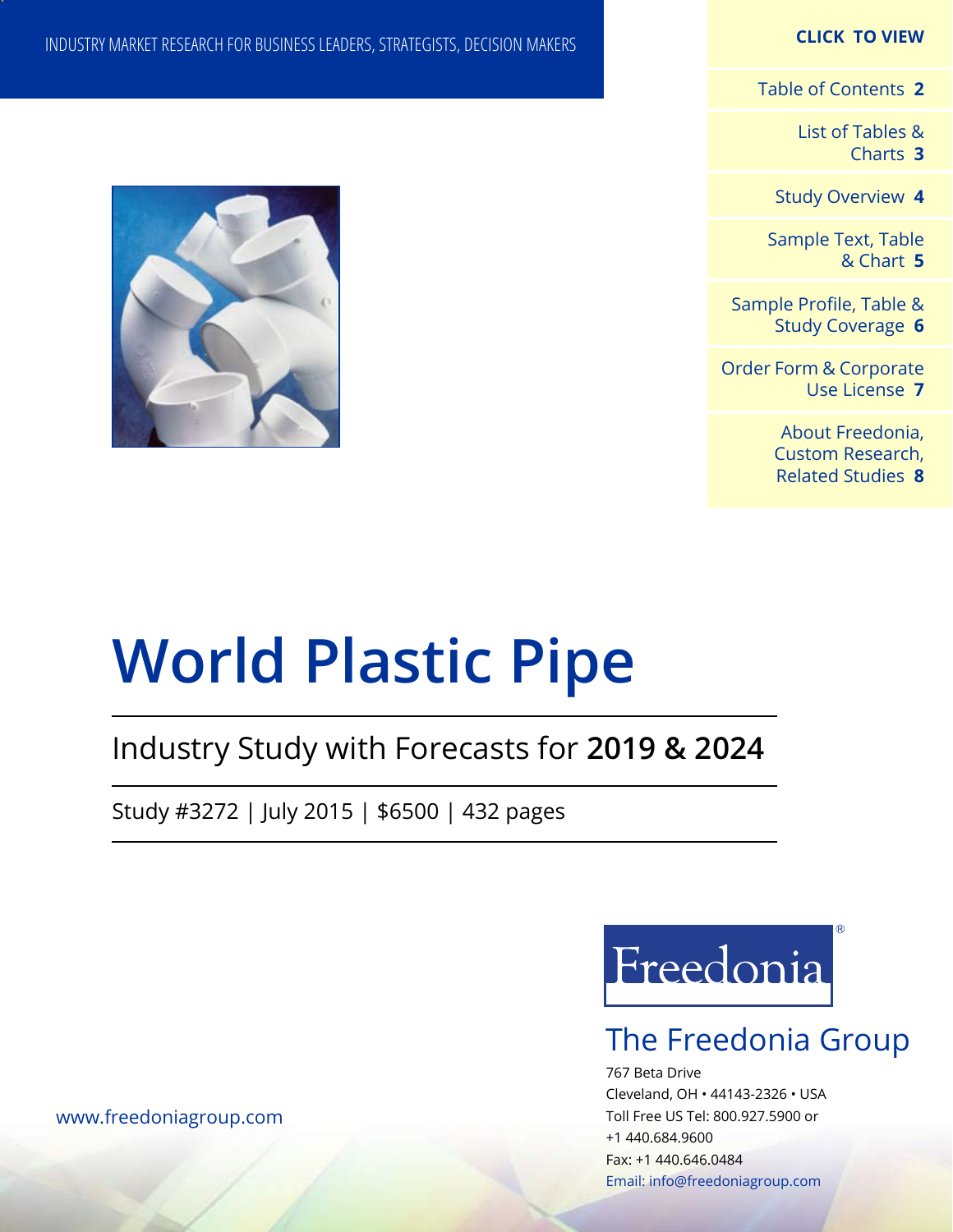Industry Study with Forecasts for *2019 & 2024*

## Freedonia

## <span id="page-1-0"></span>**Table of Contents**

### **Executive Summary**

### **Market EnvironmenT**

|                                             | 4 |
|---------------------------------------------|---|
|                                             |   |
|                                             |   |
|                                             |   |
|                                             |   |
|                                             |   |
|                                             |   |
|                                             |   |
| World Per Capita Gross Domestic Product16   |   |
| World Fixed Investment Outlook 19           |   |
|                                             |   |
| World Residential Building                  |   |
|                                             |   |
| <b>World Nonresidential Building</b>        |   |
|                                             |   |
| World Nonbuilding Construction Outlook28    |   |
|                                             |   |
|                                             |   |
|                                             |   |
| World Water Utilization Trends35            |   |
| Nonagricultural Water Use35                 |   |
|                                             |   |
| Access to Water & Sewage Facilities39       |   |
|                                             |   |
|                                             |   |
|                                             |   |
|                                             |   |
|                                             |   |
| Steel                                       |   |
|                                             |   |
| Environmental & Regulatory Considerations46 |   |
|                                             |   |
| Environmental, Health, &                    |   |
| Performance Considerations 48               |   |
|                                             |   |

### **OVERVIEW**

| Plastic Pipe Demand by Region55              |  |
|----------------------------------------------|--|
|                                              |  |
|                                              |  |
| World Plastic Pipe Demand by Market 62       |  |
| <b>Plastic Construction Pipe</b>             |  |
|                                              |  |
| Plastic Agriculture Pipe Demand by Region 67 |  |
| Plastic Energy Pipe Demand by Region69       |  |
| Plastic Industrial & Other                   |  |
|                                              |  |
|                                              |  |
|                                              |  |
|                                              |  |
|                                              |  |

### **NORTH AMERICA**

### **WESTERN EUROPE**

| Plastic Pipe Products & Producers116 |  |
|--------------------------------------|--|
|                                      |  |
|                                      |  |
|                                      |  |
|                                      |  |
|                                      |  |
|                                      |  |
|                                      |  |
|                                      |  |
|                                      |  |
|                                      |  |
|                                      |  |
|                                      |  |
|                                      |  |

### **ASIA/PACIFIC**

| Plastic Pipe Products & Producers175 |  |
|--------------------------------------|--|
|                                      |  |
|                                      |  |
|                                      |  |
|                                      |  |
|                                      |  |
|                                      |  |
|                                      |  |
|                                      |  |

## **OTHER REGIONS**

| Other Central & South America248 |  |
|----------------------------------|--|
|                                  |  |
|                                  |  |
|                                  |  |
|                                  |  |
|                                  |  |
|                                  |  |
|                                  |  |
|                                  |  |
|                                  |  |

### **INDUSTRY STRUCTURE**

| Manufacturing & Product Development324 |  |
|----------------------------------------|--|
|                                        |  |
| Acquisitions & Divestitures328         |  |
|                                        |  |

### **Company Profiles**

| Advanced Drainage Systems338 |  |
|------------------------------|--|
|                              |  |
|                              |  |
|                              |  |
|                              |  |
| egeplast Werner Strumann 357 |  |
|                              |  |
|                              |  |
|                              |  |

## Other Companies Mentioned in the Study.421-432 **List of Tables/Charts**

## **Executive Summary**

#### **Market EnvironmenT**

| 1 World Gross Domestic Product by Region9    |
|----------------------------------------------|
| 2 World Population by Region  12             |
| 3 World Urban Population by Region 14        |
| 4 World Households by Region 16              |
| 5 World Per Capita Gross Domestic            |
|                                              |
| 6 World Fixed Capital Investment by Region20 |
| 7 World Construction Expenditures            |
| .23                                          |
| 8 World Residential Building Construction    |
| Expenditures by Region 26                    |
| 9 World Nonresidential Building Construction |
| Expenditures by Region28                     |
| 10 World Nonbuilding Construction            |
| Expenditures by Region30                     |
| 11 World Energy Production by Type 33        |
| 12 World Primary Energy Consumption          |
|                                              |
| 13 World Nonagricultural Water               |
|                                              |
|                                              |
| Cht Percent of Population with Access to     |
| Improved Water Supplies, 201441              |
| Cht Percent of Population with Access to     |
| Improved Sanitation Facilities, 2014 42      |
|                                              |

#### **OVERVIEW**

| Cht World Pipe Demand by Region, 201455 |  |
|-----------------------------------------|--|
| 2 World Plastic Pipe Weight             |  |
|                                         |  |
| (continued on following page)           |  |
|                                         |  |

## [Click here to purchase online](http://www.freedoniagroup.com/DocumentDetails.aspx?Referrerid=FM-Bro&StudyID=3272)

## **Page 2 CHER HERE IS PARTICLE OF PARTICLE 2 [Order now, click here!](#page-6-0)**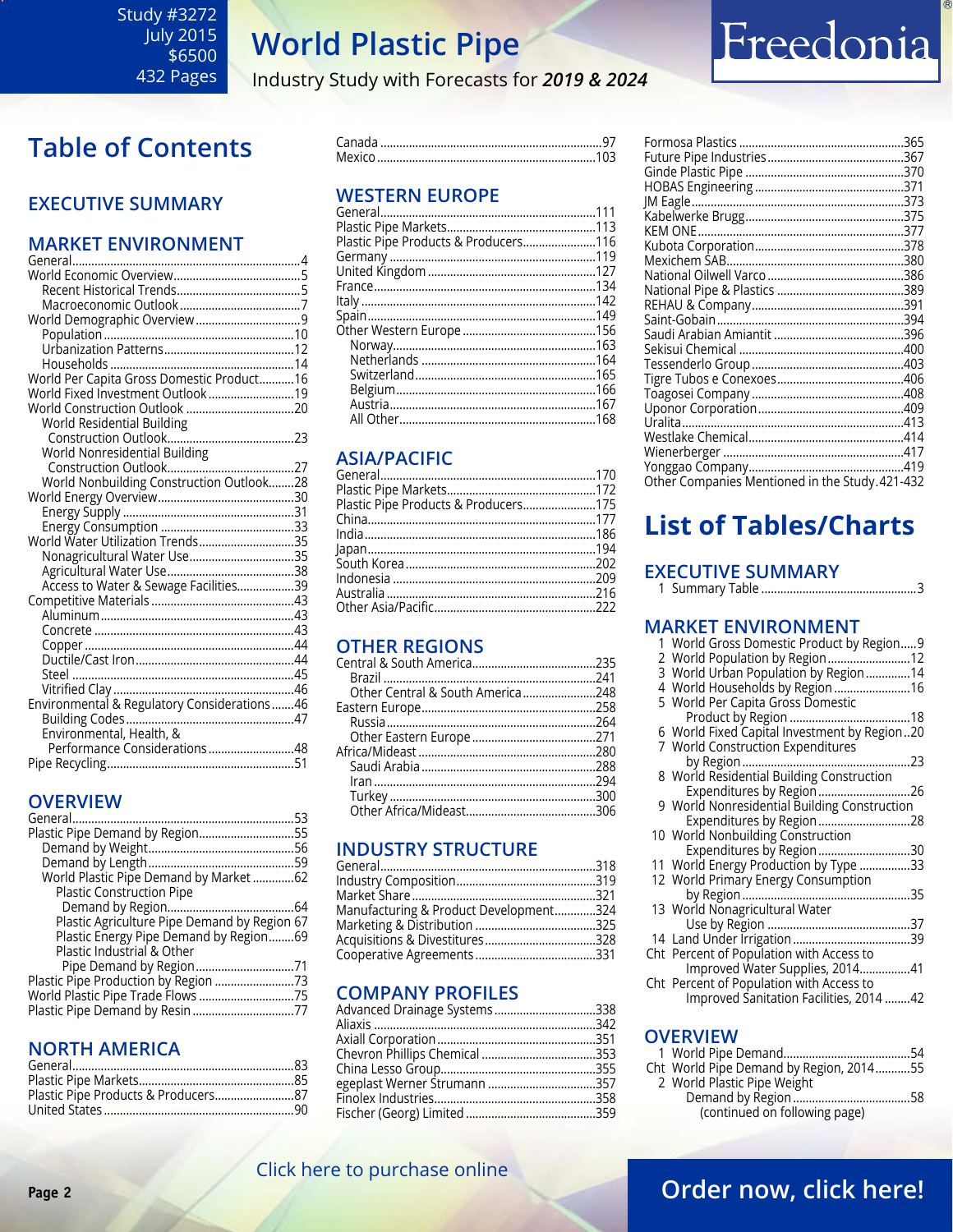<span id="page-2-0"></span>Study #3272 July 2015 \$6500 432 Pages

## **World Plastic Pipe**

Industry Study with Forecasts for *2019 & 2024*

## Freedonia

## **List of Tables/Charts**

#### (continued from previous page)

| Cht World Plastic Pipe Volume                   |
|-------------------------------------------------|
| Demand by Region, 201459                        |
| 3 World Plastic Pipe Length                     |
|                                                 |
| Cht World Plastic Pipe Length                   |
| Demand by Region, 201462                        |
| 4 World Plastic Pipe Demand by Market63         |
| Cht World Plastic Pipe Demand                   |
|                                                 |
| 5 World Construction Demand                     |
|                                                 |
| 6 World Agriculture Demand                      |
|                                                 |
| 7 World Energy Demand for                       |
| Plastic Pipe by Region 71                       |
| 8 World Industrial & Other Demand               |
| for Plastic Pipe by Region 73                   |
| 9 World Plastic Pipe Shipments by Region75      |
|                                                 |
| 11 World Plastic Pipe Demand by Resin81         |
| Cht World Plastic Pipe Demand by Resin, 2014.82 |

#### **NORTH AMERICA**

| 1  North America:  Macroeconomic                               |
|----------------------------------------------------------------|
| Indicators & Total Pipe Demand85                               |
| 2 North America: Plastic Pipe                                  |
|                                                                |
| 3 North America: Plastic Pipe                                  |
| 4 United States: Macroeconomic Indicators                      |
|                                                                |
| 5 United States: Plastic Pipe                                  |
|                                                                |
| 6 United States: Plastic Pipe                                  |
|                                                                |
| 7 Canada: Macroeconomic Indicators                             |
|                                                                |
| 8 Canada: Plastic Pipe Demand by Market101                     |
| 9 Canada: Plastic Pipe Demand by Resin103                      |
| 10 Mexico: Macroeconomic Indicators<br>& Total Pipe Demand 106 |
| 11 Mexico: Plastic Pipe Demand by Market108                    |
| 12 Mexico: Plastic Pipe Demand by Resin110                     |
|                                                                |
|                                                                |
| <b>WESTERN EUROPE</b>                                          |
| 1 Western Europe: Macroeconomic                                |

| Indicators & Total Pipe Demand113          |  |
|--------------------------------------------|--|
| 2 Western Europe: Plastic Pipe             |  |
|                                            |  |
| 3 Western Europe: Plastic Pipe             |  |
|                                            |  |
| 4 Germany: Macroeconomic Indicators        |  |
| & Total Pipe Demand 121                    |  |
| 5 Germany: Plastic Pipe                    |  |
|                                            |  |
| 6 Germany: Plastic Pipe Demand by Resin127 |  |
| 7 United Kingdom: Macroeconomic            |  |
| Indicators & Total Pipe Demand130          |  |
| 8 United Kingdom: Plastic Pipe             |  |
|                                            |  |

| 9 United Kingdom: Plastic Pipe              |
|---------------------------------------------|
|                                             |
| 10 France: Macroeconomic Indicators         |
| & Total Pipe Demand 137                     |
| 11 France: Plastic Pipe Demand by Market139 |
|                                             |
| 12 France: Plastic Pipe Demand by Resin142  |
| 13 Italy: Macroeconomic Indicators          |
| & Total Pipe Demand 145                     |
| 14 Italy: Plastic Pipe Demand by Market147  |
| 15 Italy: Plastic Pipe Demand by Resin 149  |
| 16 Spain: Macroeconomic Indicators          |
|                                             |
| & Total Pipe Demand 152                     |
| 17 Spain: Plastic Pipe Demand by Market154  |
| 18 Spain: Plastic Pipe Demand by Resin156   |
| 19 Other Western Europe: Macroeconomic      |
| Indicators & Total Pipe Demand159           |
| 20 Other Western Europe: Plastic Pipe       |
|                                             |
| Demand by Market & Resin 162                |
| 21 Other Western Europe: Plastic            |
| Pipe Demand by Country 163                  |
|                                             |
|                                             |
| <b>ASIA/PACIFIC</b>                         |
|                                             |

#### 1 Asia/Pacific: Macroeconomic Indicators & Total Pipe Demand ...............................172 2 Asia/Pacific: Plastic Pipe Demand by Market...................................174 3 Asia/Pacific: Plastic Pipe Demand by Resin......................................177 4 China: Macroeconomic Indicators & Total Pipe Demand ...............................180 5 China: Plastic Pipe Demand by Market .....183 6 China: Plastic Pipe Demand by Resin ........186 7 India: Macroeconomic Indicators & Total Pipe Demand ...............................189 8 India: Plastic Pipe Demand by Market.......192 9 India: Plastic Pipe Demand by Resin..........194 10 Japan: Macroeconomic Indicators & Total Pipe Demand ...............................197 11 Japan: Plastic Pipe Demand by Market......200 12 Japan: Plastic Pipe Demand by Resin.........202 13 South Korea: Macroeconomic Indicators & Total Pipe Demand ...............................205 14 South Korea: Plastic Pipe Demand by Market...................................207 15 South Korea: Plastic Pipe Demand by Resin......................................209 16 Indonesia: Macroeconomic Indicators & Total Pipe Demand ...............................212 17 Indonesia: Plastic Pipe Demand by Market...................................214 18 Indonesia: Plastic Pipe Demand by Resin .216 19 Australia: Macroeconomic Indicators & Total Pipe Demand ...............................218 20 Australia: Plastic Pipe Demand by Market 220 21 Australia: Plastic Pipe Demand by Resin...222 22 Other Asia/Pacific: Macroeconomic Indicators & Total Pipe Demand.............225 23 Other Asia/Pacific: Plastic Pipe Demand by Market & Resin ....................228 24 Other Asia/Pacific: Plastic Pipe Demand by Country .................................229 **OTHER REGIONS**

1 Central & South America: Macroeconomic Indicators & Total Pipe Demand.............237

| 2  | Central & South America: Plastic                                         |  |
|----|--------------------------------------------------------------------------|--|
|    | Pipe Demand by Market239                                                 |  |
| 3  | Central & South America: Plastic                                         |  |
|    | Pipe Demand by Resin241                                                  |  |
| 4  | Brazil: Macroeconomic Indicators                                         |  |
|    | & Total Pipe Demand 244                                                  |  |
| 5  | Brazil: Plastic Pipe Demand by Market246                                 |  |
|    | 6 Brazil: Plastic Pipe Demand by Resin248                                |  |
| 7  | Other Central & South America:                                           |  |
|    | Macroeconomic Indicators                                                 |  |
|    |                                                                          |  |
| 8  | Other Central & South America: Plastic                                   |  |
|    | Pipe Demand by Market & Resin253                                         |  |
| 9  | Other Central & South America: Plastic                                   |  |
|    | Pipe Demand by Country 254                                               |  |
| 10 | Eastern Europe: Macroeconomic<br>Indicators & Total Pipe Demand260       |  |
| 11 | Eastern Europe: Plastic Pipe                                             |  |
|    | stern Europe:  Plastic Pipe<br>Demand by Market262                       |  |
| 12 | Eastern Europe: Plastic Pipe                                             |  |
|    |                                                                          |  |
| 13 | Russia: Macroeconomic Indicators                                         |  |
|    | & Total Pipe Demand 267                                                  |  |
| 14 | Russia: Plastic Pipe Demand by Market269                                 |  |
| 15 | Russia: Plastic Pipe Demand by Resin 271                                 |  |
| 16 | Other Eastern Europe: Macroeconomic                                      |  |
|    | Indicators & Total Pipe Demand274                                        |  |
| 17 | Other Eastern Europe: Plastic Pipe                                       |  |
|    | Demand by Market & Resin 276                                             |  |
| 18 | Other Eastern Europe: Plastic Pipe                                       |  |
|    |                                                                          |  |
| 19 | Africa/Mideast: Macroeconomic Indicators                                 |  |
|    | & Total Pipe Demand 283                                                  |  |
| 20 | Africa/Mideast: Plastic Pipe                                             |  |
|    |                                                                          |  |
| 21 |                                                                          |  |
|    |                                                                          |  |
| 22 | Saudi Arabia: Macroeconomic                                              |  |
|    | Indicators & Total Pipe Demand290                                        |  |
| 23 | Saudi Arabia: Plastic Pipe                                               |  |
|    |                                                                          |  |
|    |                                                                          |  |
|    |                                                                          |  |
| 25 | Iran: Macroeconomic Indicators                                           |  |
|    | & Total Pipe Demand 296                                                  |  |
| 26 | Iran: Plastic Pipe Demand by Market 298                                  |  |
|    | 27 Iran: Plastic Pipe Demand by Resin 300                                |  |
| 28 | Turkey: Macroeconomic Indicators                                         |  |
|    |                                                                          |  |
| 29 |                                                                          |  |
| 30 | Turkey: Plastic Pipe Demand by Resin 306                                 |  |
| 31 | Other Africa/Mideast: Macroeconomic<br>Indicators & Total Pipe Demand309 |  |
|    | 32 Other Africa/Mideast: Plastic Pipe                                    |  |
|    | Demand by Market & Resin 311                                             |  |
| 33 | Other Africa/Mideast: Plastic Pipe                                       |  |
|    | Demand by Country313                                                     |  |
|    |                                                                          |  |

#### **INDUSTRY STRUCTURE**

| 1 Plastic Pipe Sales for Selected            |  |
|----------------------------------------------|--|
| Manufacturers, 2014320                       |  |
| Cht World Plastic Pipe Market Share, 2014321 |  |
| 2 Selected Acquisitions & Divestitures 330   |  |

3 Selected Cooperative Agreements..............333

#### [Click here to purchase online](http://www.freedoniagroup.com/DocumentDetails.aspx?Referrerid=FM-Bro&StudyID=3272)

## **Page 3 [Order now, click here!](#page-6-0)**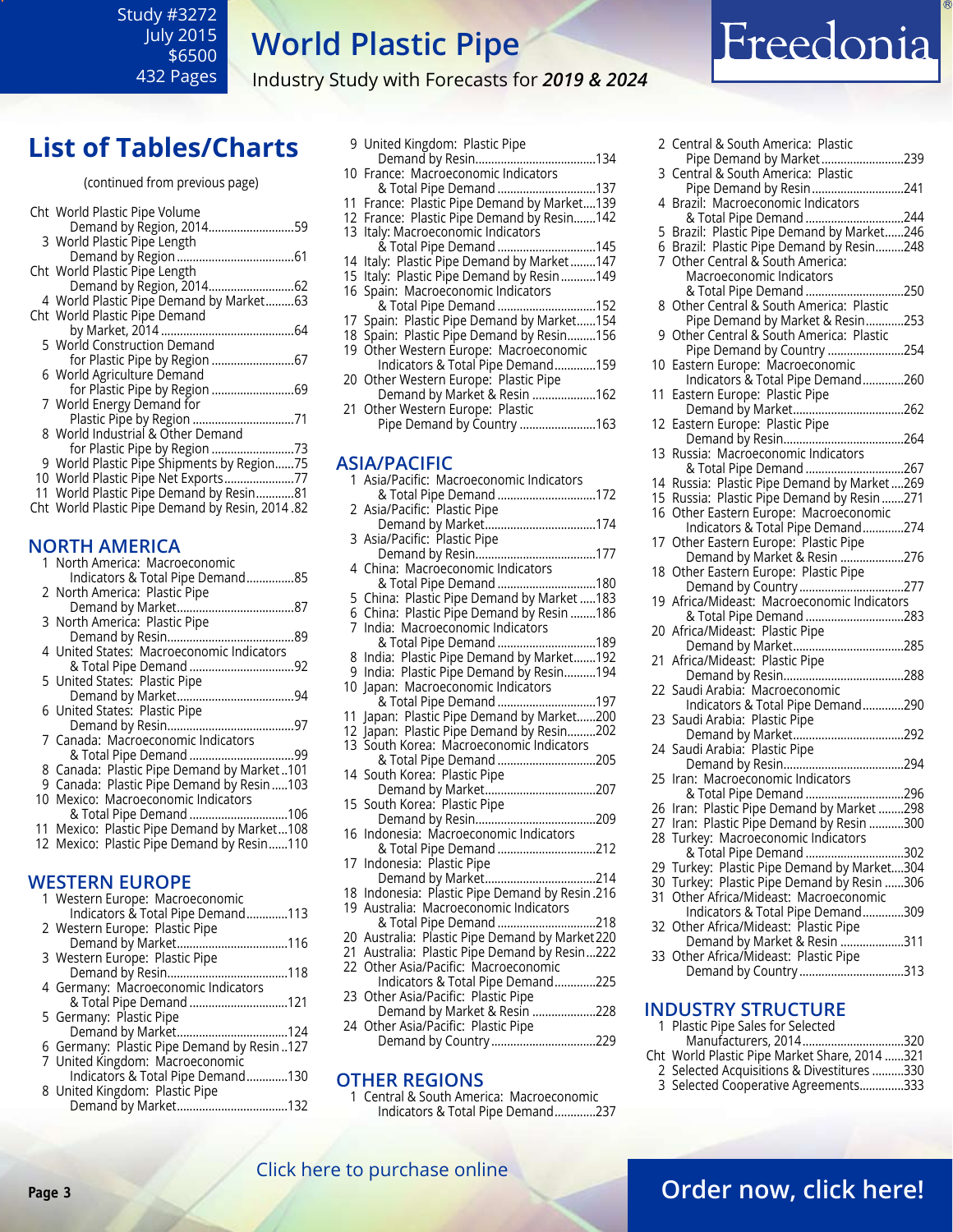Industry Study with Forecasts for *2019 & 2024*

## Freedonia

*Growth will be driven by strong construction activity, particularly in the large markets of China and the US, and the increasing use of plastic over competing pipe materials such as concrete, copper, and steel.*

## **World demand to rise 6.7% annually through 2019**

<span id="page-3-0"></span>Study #3272 July 2015 \$6500 432 Pages

World demand for plastic pipe is projected to rise 6.7 percent per annum through 2019 to 19.3 billion meters. Strong construction activity, particularly in the large markets of China and the US, will boost demand as plastic pipe sees intensive use in both building and nonbuilding construction applications. Plastic's performance, cost, and installation advantages will also spur its increasing use over competing pipe materials such as concrete, copper, and steel.

## **China, United States to drive global demand**

Construction applications account for the largest share of plastic pipe demand and will support growth through the forecast period as global construction expenditures continue to increase more than five percent yearly through 2019. Although construction spending will decelerate in China, the world's largest plastic pipe market, demand for plastic pipe in the country will still rise over nine percent annually through 2019. In the US, the world's second largest market, continuing recovery in construction spending and housing completions will support rapid advances for plastic pipe demand.

## **Developing countries to also show robust growth**

Growth in plastic pipe demand will also be robust in the developing countries of



Africa, Asia, and South America due to efforts to expand access to potable water and sewage systems. The market opportunity for water and sewer systems is large, as a considerable share of the population in these regions does not have reliable access to drinking water supply or improved sanitation. The comparatively low cost and ease of installation of plastic pipe gives it advantages over other pipe materials in these regions.

Advances in plastic pipe demand in the more developed regions of Eastern and Western Europe are expected to accelerate through 2019, supported by recovering construction spending. Demand in both regions contracted

following the global economic recession, but began to recover in 2013.

## **Plastic pipe to penetrate nontraditional markets**

The energy, agriculture, and industrial sectors tend to be less intensive users of plastic pipe than is construction. However, improvements in technology and plastic materials have helped plastic pipe increase its share in many of these markets. For example, in oil and gas applications, plastic accounts for only a small share of the total pipe market, but increasing use of some materials, such as fiberglass in oil pipelines and HDPE in natural gas distribution, will support plastic pipe demand going forward.

Copyright 2015 The Freedonia Group, Inc.

#### [Click here to purchase online](http://www.freedoniagroup.com/DocumentDetails.aspx?Referrerid=FM-Bro&StudyID=3272)

## **Page 4 [Order now, click here!](#page-6-0)**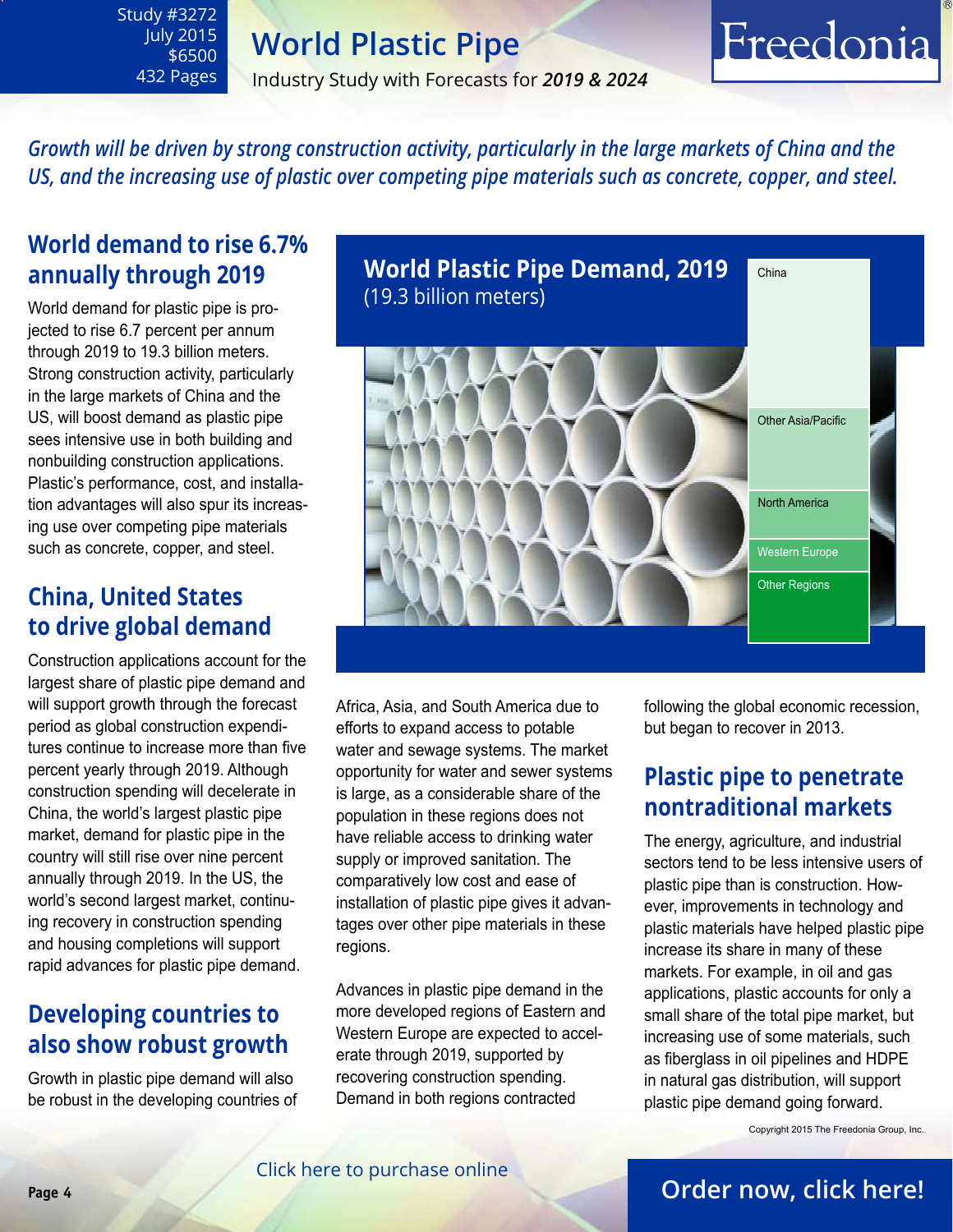Industry Study with Forecasts for *2019 & 2024*

## Freedonia

## <span id="page-4-0"></span>**Sample Text,**  Table & Chart **TABLE VII-4**

## **BRAZIL: MACROECONOMIC INDICATORS & TOTAL PIPE DEMAND**



[Click here to purchase online](http://www.freedoniagroup.com/DocumentDetails.aspx?Referrerid=FM-Bro&StudyID=3272)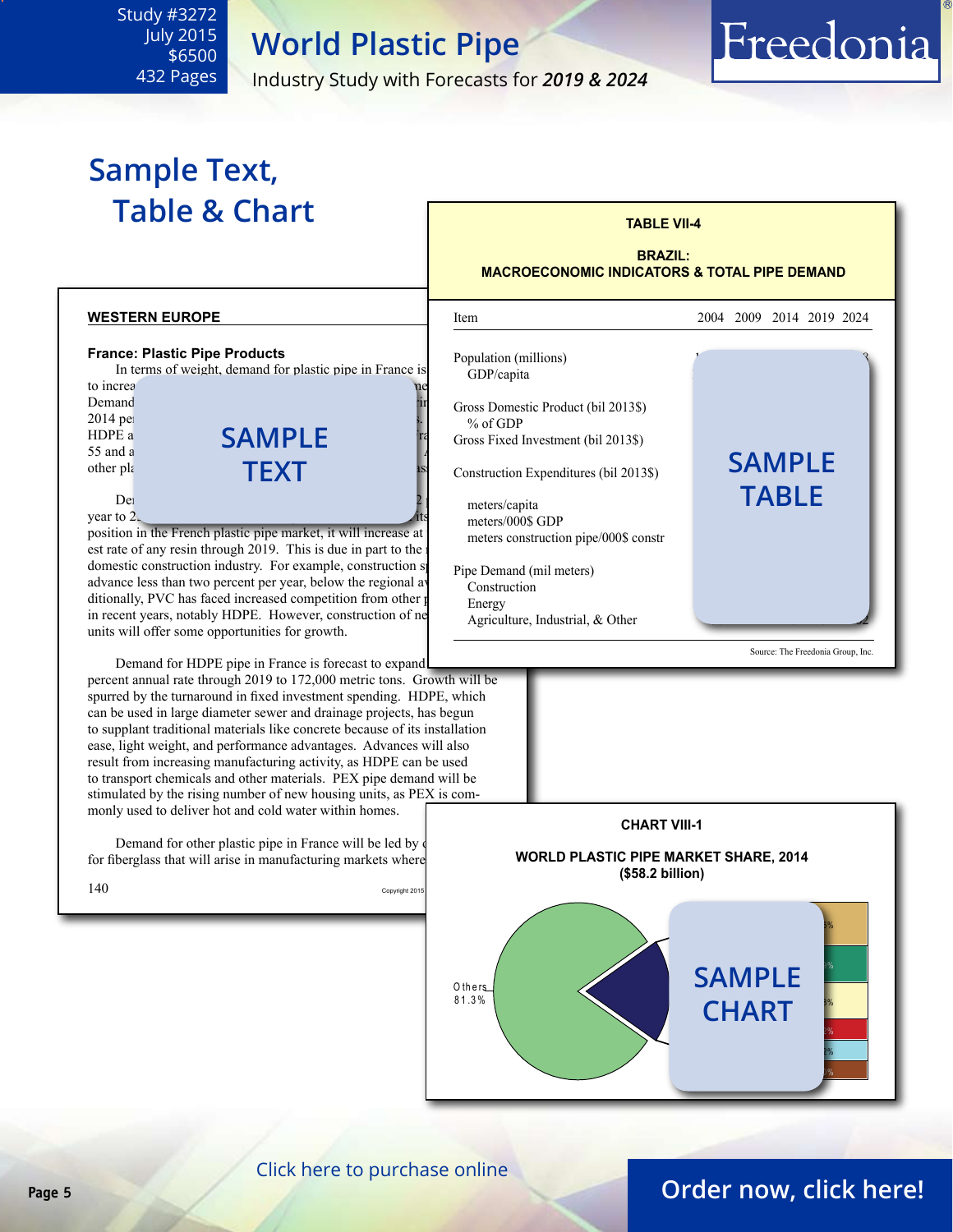Industry Study with Forecasts for *2019 & 2024*

## Freedonia

## **Sample Profile & Table, & Study Coverage**

<span id="page-5-0"></span>Study #3272 July 2015 \$6500 432 Pages

#### **COMPANY PROFILES**

**egeplast Werner Strumann GmbH & Company KG** Robert-Bosch-Straße 7 48268 Greven

Germany 49-2575http://ww

Sales: \$1<br>Employn

Employn **PROFILE sample**

Key Proc

egeplast Werner Strumann is a privately held manufacturer of polyethylene and polypropylene pipe for drinking water, wastewater, gas, telecommunications, geothermal energy, irrigation, and industrial applications. The Company is privately held.

 The Company's pipe products are typically used in open-trench and trenchless installations for underground end uses. Pipes from egeplast Werner Strumann, which are sold under the EGEPLAST brand name, are intended to resist point loads, scratches and scores, diffusions, leaks, and other damage. Among the EGEPLAST products are 9010 RC PLUS, SLM 3.0, SLM DCT, SLM KKS, SLA, 3L leak control, EGEMDR spring catchment, and HEXELONE high-pressure polyethylene water supply pipe; EGEDUCT and SLM DCT polypropylene, and SL polyethylene pipe for sewage applications; EGE-COM MICRODUCT and EGE-COM MACRODUCT cable protection polyethylene pipe. In addition, egeplast Werner Strumann produces large diameter pipe under the EGEPLAST XXL brand name.

Production and sales activities are conducted by egeplast Werner Strumann at a 176,000-square-meter facility in Greven, Germany. The

Copyright 2015 The Freedonia Group, Inc.  $357$ 



## **STUDY COVERAGE**

This Freedonia study, *World Plastic Pipe*, presents historical data (2004, 2009, 2014) and forecasts (2019, 2024) for supply and demand, plus demand by market, in 6 regions and 24 major countries. The study also details key market environment factors, examines the industry structure, analyzes company market share and profiles 31 competitors in the global pipe industry.

## **Page 6 [Order now, click here!](#page-6-0)**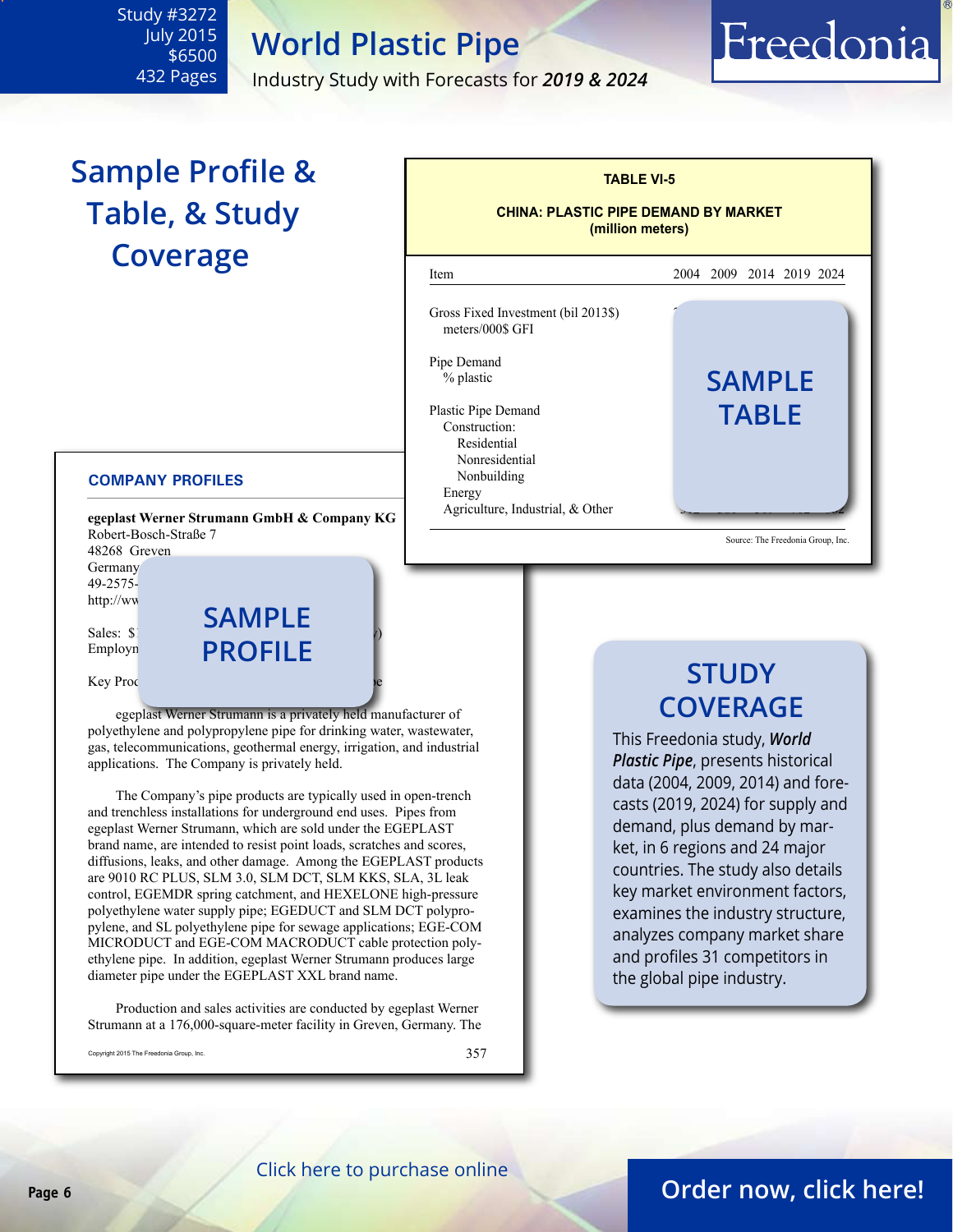## <span id="page-6-0"></span>**Order Information**

**Five Convenient Ways to Order**

INDUSTRY MARKET RESEARCH FOR BUSINESS LEADERS, STRATEGISTS, DECISION MAKERS

## Freedonia

#### **ONLINE: [www.freedoniagroup.com](http://www.freedoniagroup.com/DocumentDetails.aspx?Referrerid=FM-Bro&StudyID=3272)**

**MAIL: Print out and complete the order form and send to The Freedonia Group (see address at the bottom of this form)**

**PHONE: Call toll free, 800.927.5900 (US) or +1 440.684.9600**

**FAX: +1 440.646.0484 (US)**

**EMAIL: [info@freedoniagroup.com](mailto:info@freedoniagroup.com)**

#### **Free Handling & Shipping**

**There is NO charge for handling or UPS shipping in the US. Expect delivery in 3 to 5 business days. Outside the US, Freedonia provides free airmail service. Express delivery is available at cost.**

#### **Orders Outside of the US**

**Checks must be made payable in US funds, drawn against a US bank and mailed directly to The Freedonia Group. For wire transfers please contact our customer service department at info@ freedoniagroup.com. Credit cards accepted.**

#### **Credit Card Orders**

**For convenience, Freedonia accepts American Express, MasterCard or Visa. Credit card purchases must include account number, expiration date and authorized signature.**

#### **Save 15%**

**If you order three (3) different titles at the same time, you can receive a 15% discount. If your order is accompanied by a check or wire transfer, you may take a 5% cash discount (discounts do not apply to Corporate Use Licenses).**

#### **Corporate Use License**

**Now every decision maker in your organization can act on the key intelligence found in all Freedonia studies. For an additional \$2600, companies receive unlimited use of an electronic version (PDF) of the study. Place it on your intranet, email it to coworkers around the world, or print it as many times as you like.** 

[Click here to learn more about](http://www.freedoniagroup.com/pdf/FreedoniaCULBro.pdf)  [the Corporate Use License](http://www.freedoniagroup.com/pdf/FreedoniaCULBro.pdf)

| (No PO Box please)                                                                                                                                                                                                                   |
|--------------------------------------------------------------------------------------------------------------------------------------------------------------------------------------------------------------------------------------|
|                                                                                                                                                                                                                                      |
|                                                                                                                                                                                                                                      |
|                                                                                                                                                                                                                                      |
| Email <b>Executive Contract Contract Contract Contract Contract Contract Contract Contract Contract Contract Contract Contract Contract Contract Contract Contract Contract Contract Contract Contract Contract Contract Contrac</b> |
|                                                                                                                                                                                                                                      |

**\* Please check appropriate option and sign below to order an electronic version of the study.**

#### **Corporate Use License Agreement**

**The above captioned study may be stored on the company's intranet or shared directory, available to company employees. Copies of the study may be made, but the undersigned represents that distribution of the study will be limited to employees of the company.**

#### **Individual Use License Agreement**

**The undersigned hereby represents that the above captioned study will be used by only \_\_\_ individual(s) who are employees of the company and that the study will not be loaded on a network for multiple users. In the event that usage of the study changes, the Company will promptly notify Freedonia of such change and will pay to Freedonia the appropriate fee based on Freedonia's standard fee schedule then in effect. Note: Entire company corporate use license, add \$2600; one additional user, add \$600; two additional users, add \$1200; three additional users, add \$1800.**

**Signature Signature**

**The Freedonia Group, Inc. • 767 Beta Drive • Cleveland, OH • 44143-2326 • USA • [Website: www.freedoniagroup.com](http://www.freedoniagroup.com/Home.aspx?ReferrerId=FM-Bro) Tel US: 800.927.5900 or +1 440.684.9600 • Fax: +1 440.646.0484 • [Email: info@freedoniagroup.com](mailto:info@freedoniagroup.com)**